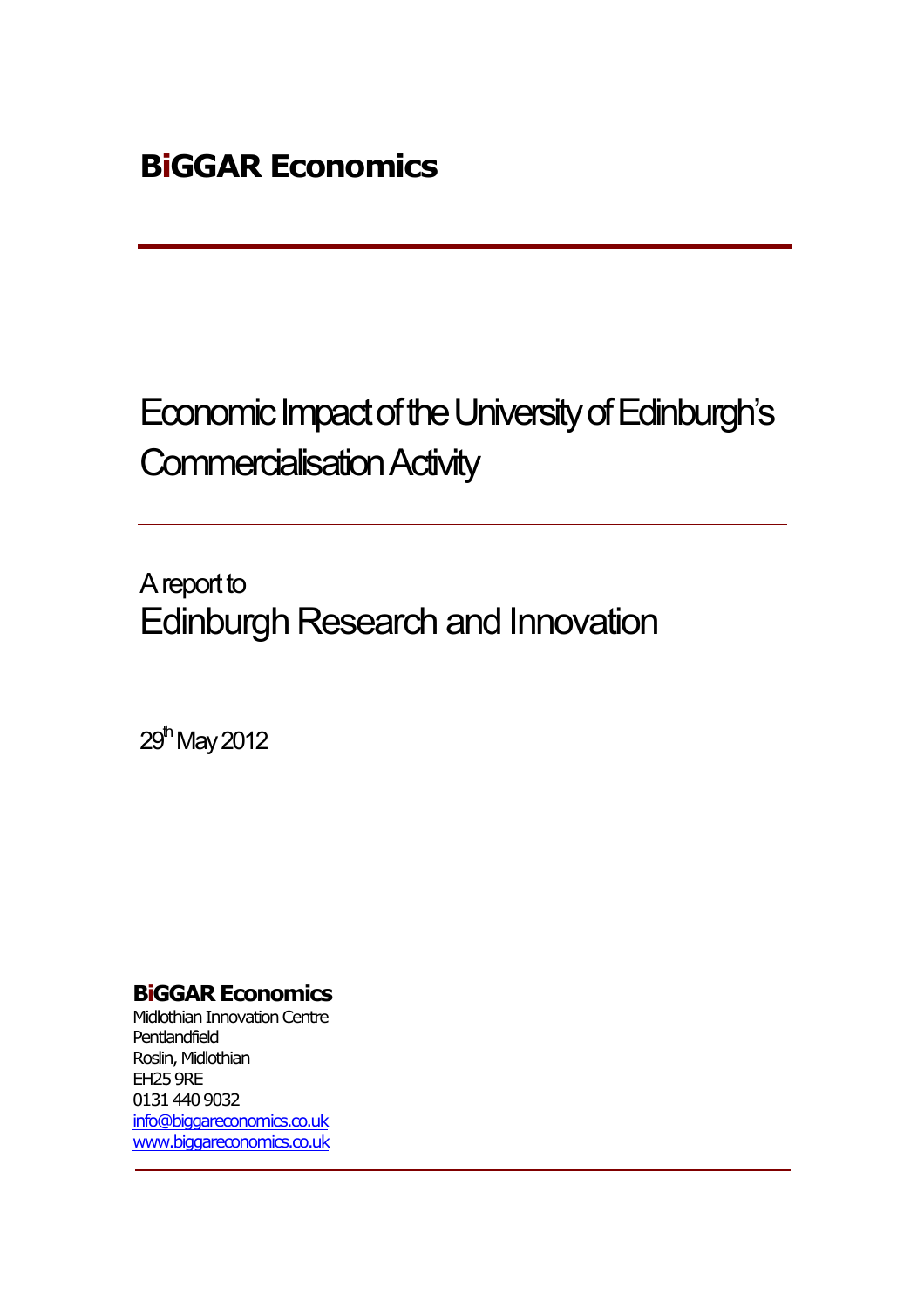#### **CONTENTS**

#### Page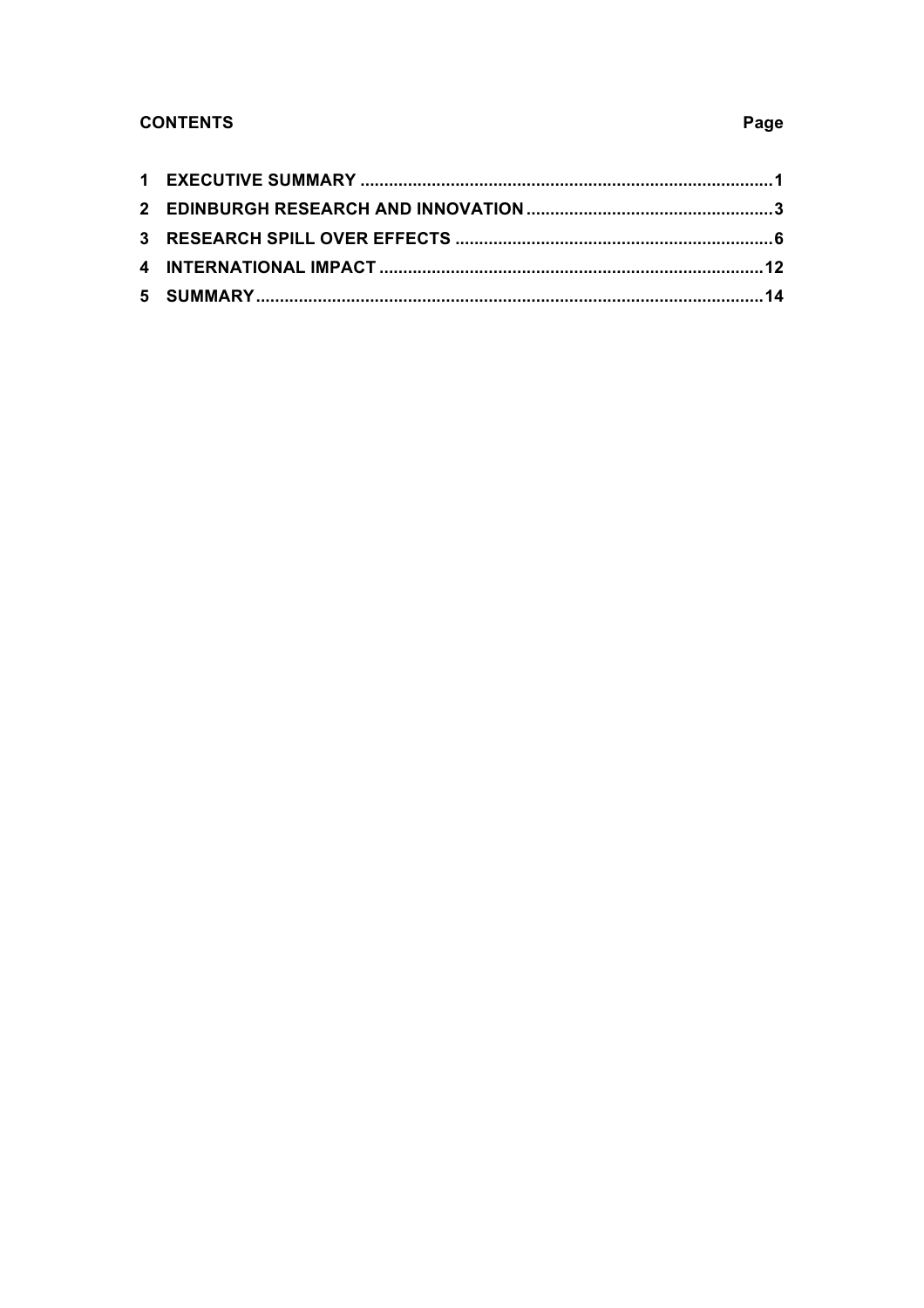# **1 EXECUTIVE SUMMARY**

This report presents the results of an economic impact analysis of the commercialisation activity supported by Edinburgh Research and Innovation (ERI).

The University of Edinburgh has a significant impact on the Scottish economy. An economic impact study undertaken for the University by BiGGAR Economics in 2008 found that the total annual impact of the University in the Scottish economy was £826 million Gross Value Added (GVA) and 19,580 jobs supported, in addition to a productivity gain of £406 million in the working lifetime of each year's graduates.

Much of this impact is associated with research activity undertaken at the University and the commercialisation of this. A study undertaken in 2010, specifically considered the impact of the University's research activity and found that it contributed around £414.2 million GVA to the Scottish economy each year and supported 8,182 jobs.

The sources of impact considered in this report included commercialisation impacts associated with start-up and spin-out companies and technology licencing. The report estimated that the annual impact of start-ups and spin-outs amounts to around £82.7 million GVA and support 1,772 jobs while technology licencing was found to generate around £12 million GVA for the Scottish economy and support 141 jobs. This amounted to a combined impact of £94.7 million GVA and 1,913 jobs.

Since this report was published, commercialisation activity has increased significantly. The amount of licence income received in 2010/11 increased by 9% to £3.0 million, 35 new spin-outs and start-up companies were created in 2010/11 and the number of active university spin-out companies increased by 13%. In late 2011, ERI appointed BiGGAR Economics to consider the impact of this activity and this report presents the results of this analysis.

### **1.1 Commercialisation Activity**

In 2010/11, ERI generated £3.0 million of royalties and other licence income of which £0.7 million (25%) was as the result of new agreements reached since August 2010. The University holds licence agreements with 71 different companies and organisations in 12 different countries around the world. The most important market by value is the USA (65%) and the second most important (28% by value) is Scotland.

Licencing activity spans a range of sectors but the most important is biotechnology and pharmaceuticals, which accounts for 93% of the total income received. The next most important sector is semi-conductors, which accounts for just over 5% of the income received.

In 2010/11, ERI supported the creation of 35 new spin-out and start-up companies, bringing the total number of active businesses created to 213. The vast majority (89%) of active businesses created by ERI are located in Scotland and almost all of the remainder are located in England. The rate of new business creation at the University of Edinburgh has increased significantly since the 1960s, with a notable acceleration occurring since the middle of the first decade of the 21<sup>st</sup> Century.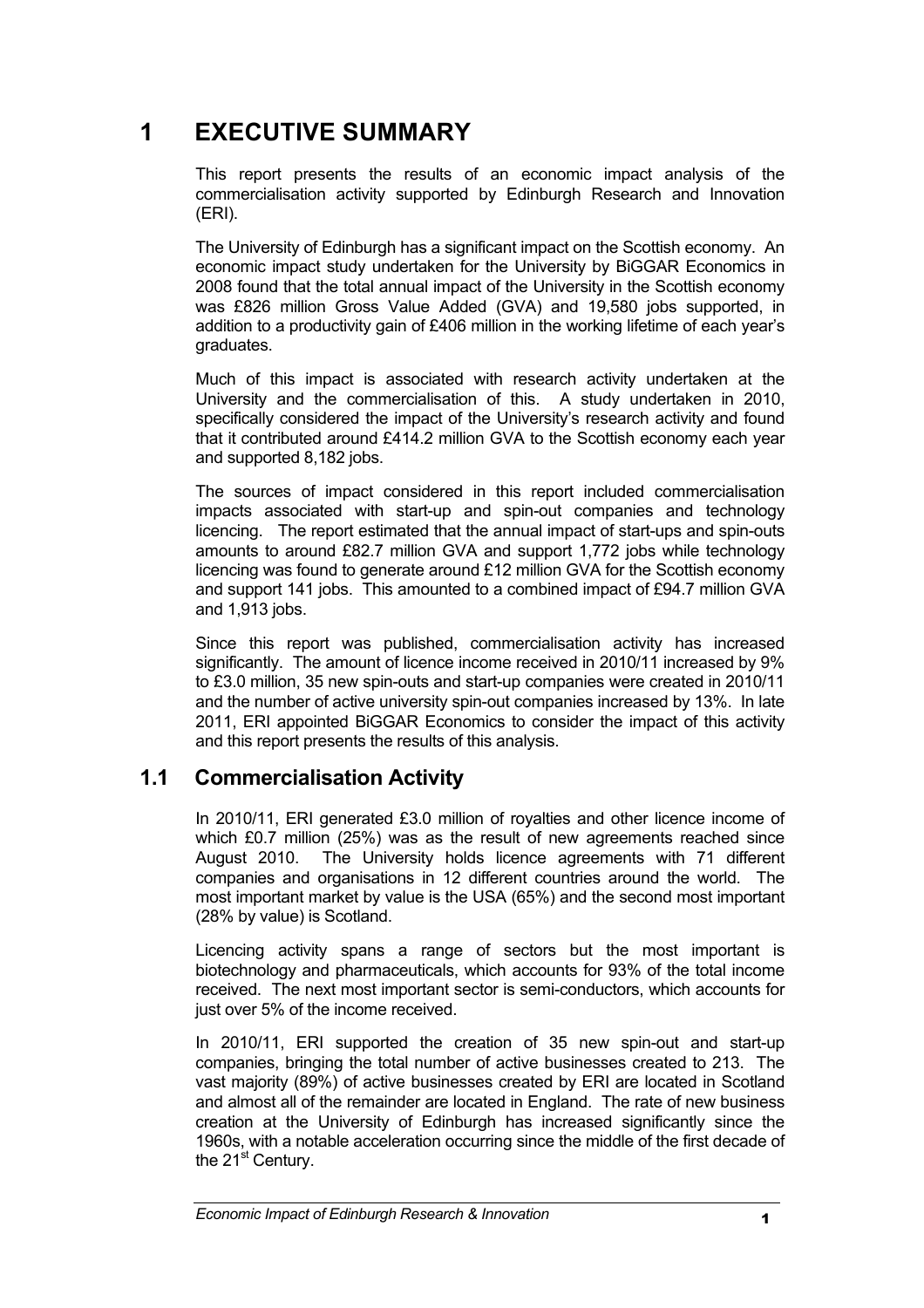#### **1.2 Commercialisation Impact**

The impact of licencing activity can be estimated based on the total amount of licence and royalty income received and the additional turnover this represents in Scottish based companies. In this way it can be estimated that the licensing activity of ERI contributes around £12.0 million GVA to the Scottish economy and supports 234 jobs.

The impact of new company formation can be estimated based on total employment in spin-out and start-up companies and the additional turnover this generates. In this way it can be estimated that new company formation supported by ERI contributes around £128.8 million GVA to the Scottish economy and supports almost 2,200 jobs.

The combined impact of licencing activity and new company formation therefore amounts to approximately £140.8 million GVA per year in Scotland and supports more than 2,400 jobs in the Scottish economy.

ERI also helps to generate wealth and support employment outside in Scotland. This report estimates that in 2010/11, this international impact amounted to £60.8 million GVA and supported almost 1,200 jobs.

Taken together, the domestic and international impact of ERI in 2010/11 amounted to £201.6 million GVA and almost 3,600 jobs.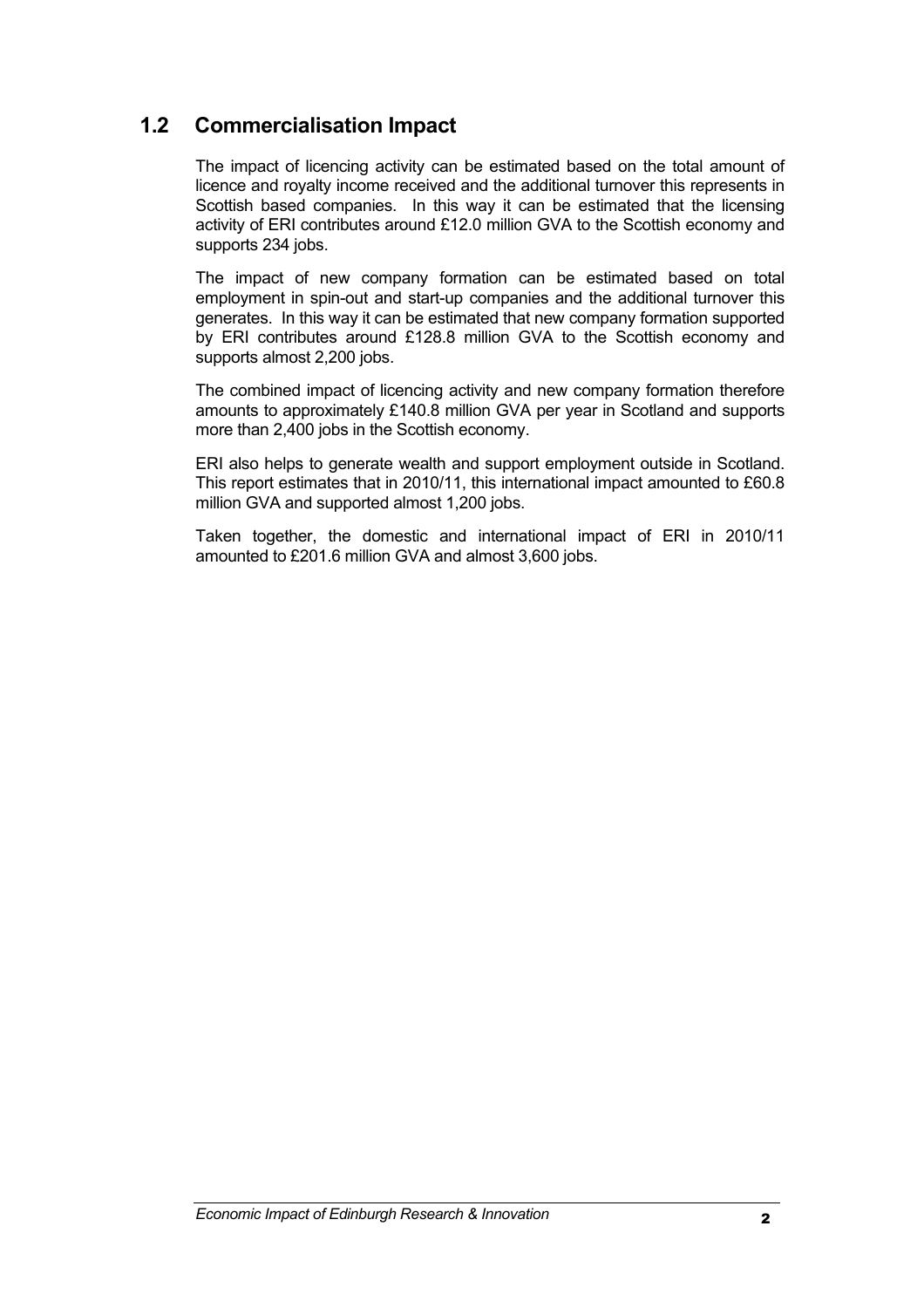# **2 EDINBURGH RESEARCH AND INNOVATION**

As the University of Edinburgh's technology transfer office, Edinburgh Research and Innovation (ERI) is responsible for realising commercial potential of the research undertaken by the University. It does this in a variety of ways including:

- identifying sponsors and commercial partners for research projects:
- licensing new technologies developed by University researchers;
- creating and securing investment for spin-out and start-up companies;
- providing industry with access to academic expertise (consultancy) and facilities; and
- encouraging companies to locate in the University of Edinburgh science and technology parks where they will benefit from being co-located along side similar companies and academic expertise.

#### **2.1 Licencing Activity**

In 2010/11, ERI generated £3.0 million of royalties and other licence income for the University of Edinburgh of which £0.7 million (25%) was as the result of agreements agreed since August 2010. The University of Edinburgh holds licence agreements with 12 different countries of which the most important by value is the USA (65%) and the second most important (28% by value) is Scotland. A break down of the income received from each country is presented in Table 2-1.

| Country            | Income received | % of total |
|--------------------|-----------------|------------|
| Scotland           | £833,730        | 28%        |
| Non-Scotland total | £2,119,006      | 72%        |
| <b>USA</b>         | £1,931,501      | 65%        |
| England            | £146,104        | 5%         |
| India              | £13,000         | 0.4%       |
| Canada             | £10,233         | 0.3%       |
| Switzerland        | £7,932          | 0.3%       |
| Ireland            | £4,200          | 0.1%       |
| Belgium            | £3,961          | 0.1%       |
| Germany            | $<$ £1,000      | $< 0.1\%$  |
| Korea              | $<$ £1,000      | < 0.1%     |
| Italy              | $<$ £1,000      | $< 0.1\%$  |
| Netherlands        | $<$ £1,000      | $< 0.1\%$  |

Table 2-1 – Licence income received by country

*Source: ERI licence and royalty income 2010/11*

ERI licencing activity spans a wide range of sectors however by far the most important is biotechnology and pharmaceuticals, which accounts for 93% of the total income received. The next most important sector is semi-conductors, which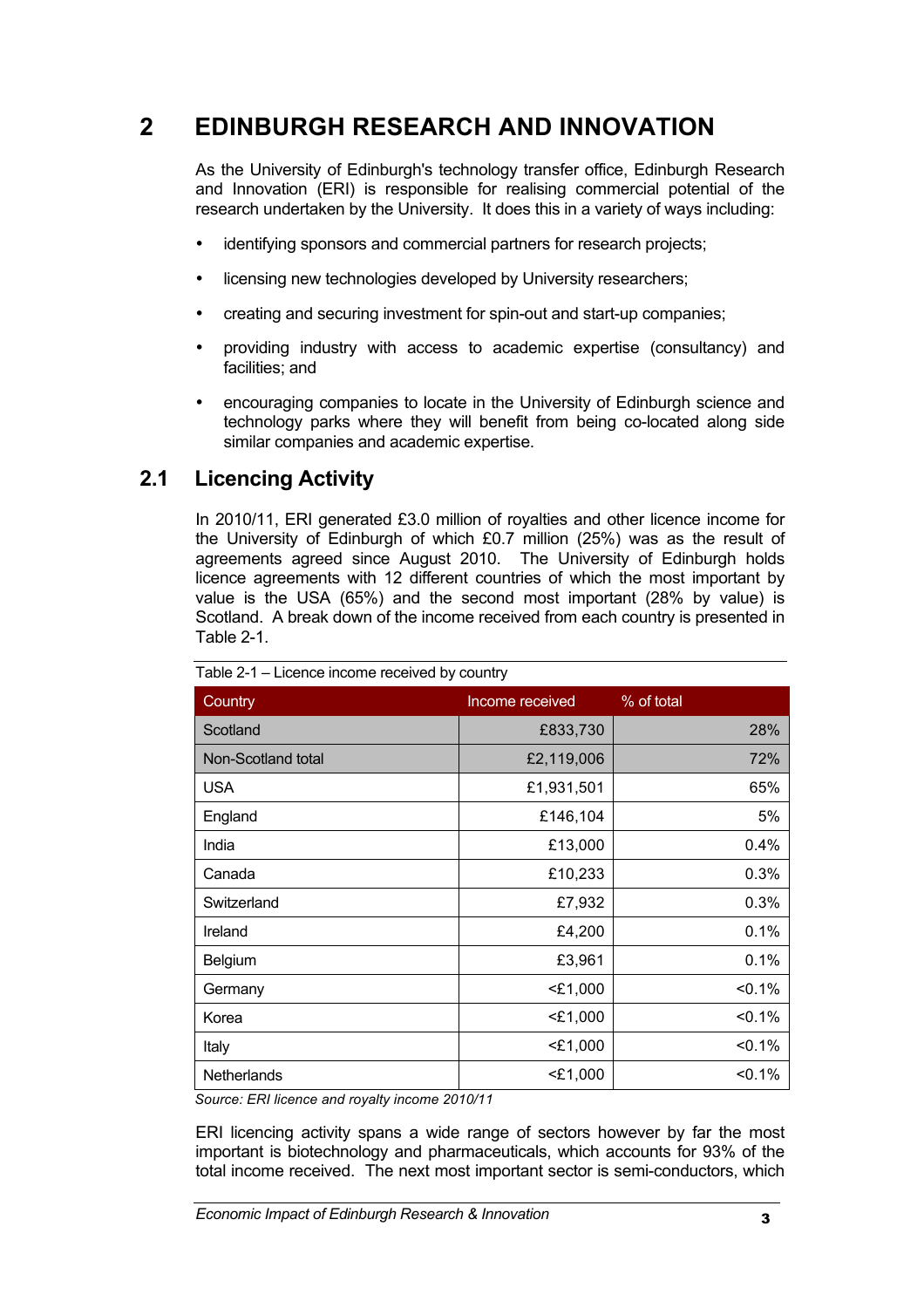accounts for more than 5% of the income received. A break-down of the income received by sector is provided in Table 2-2.

Table 2-2 – Licence income received by sector

| Sector                  | Income received | % of total |
|-------------------------|-----------------|------------|
| Biotech and pharma      | £2,745,905      | 93.0%      |
| Semi-conductors         | £156,725        | 5.3%       |
| Internet                | £26,073         | 0.9%       |
| Electronics             | £16,916         | 0.6%       |
| Health care             | £2,500          | 0.1%       |
| Media and entertainment | £2,375          | 0.1%       |
| Software                | £1,735          | 0.1%       |
| Consumer goods          | £507            | $< 0.1\%$  |

*Source: ERI licence and royalty income 2010/11*

#### **2.2 Spin-Outs and Start-Ups**

Since the 1960s, 262 spin-out and start-up companies have emerged from the University of Edinburgh of which approximately 213 remain active today. The vast majority (89%) of active businesses are located in Scotland and almost all of the remainder are located in England. These figures are presented in Table 2-3.

Table 2-3 - Total new business creation since 1967

| Sector                                             | Value | % of total |
|----------------------------------------------------|-------|------------|
| Total start-ups and spin-outs                      | 262   | n/a        |
| Total active start-ups and spin-outs               | 213   | 81%        |
| Active start-ups and spin-outs in Scotland         | 190   | 89%        |
| Active start-ups and spin-outs outside<br>Scotland | 23    | 11%        |

*Source: ERI spin-out and start-up activity (percentages may not sum due to rounding)*

The rate of new business creation at the University of Edinburgh has increased significantly since the 1960s, with a notable acceleration occurring since the middle of the first decade of the  $21<sup>st</sup>$  Century. As many business have been created in the five years since 2006/7 as were created in the four and a half decades prior to this point. The number of new businesses created each year is illustrated in Figure 2-1.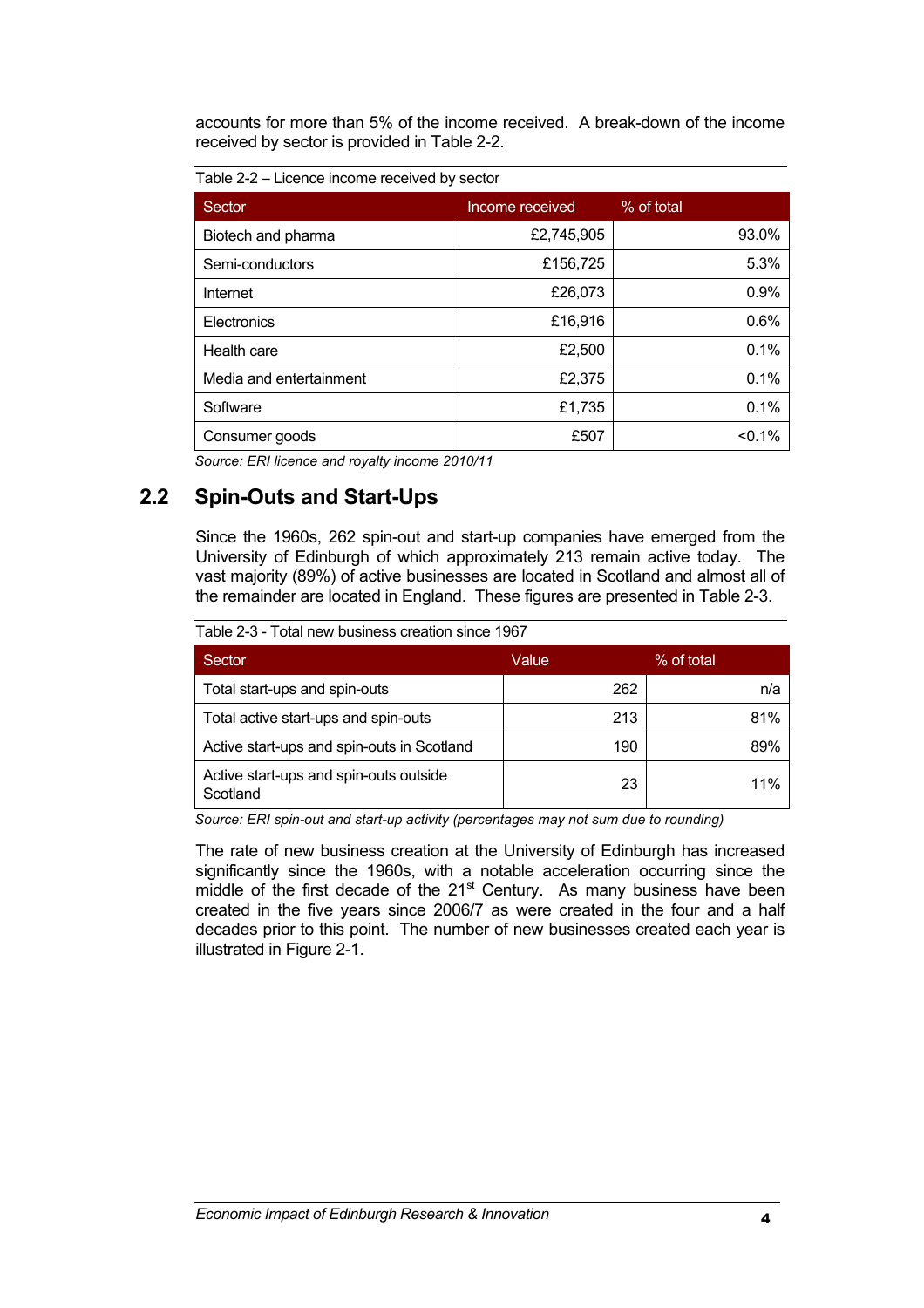Figure 2-1 - New businesses created since 1967



*Source: ERI spin-out and start-up activity*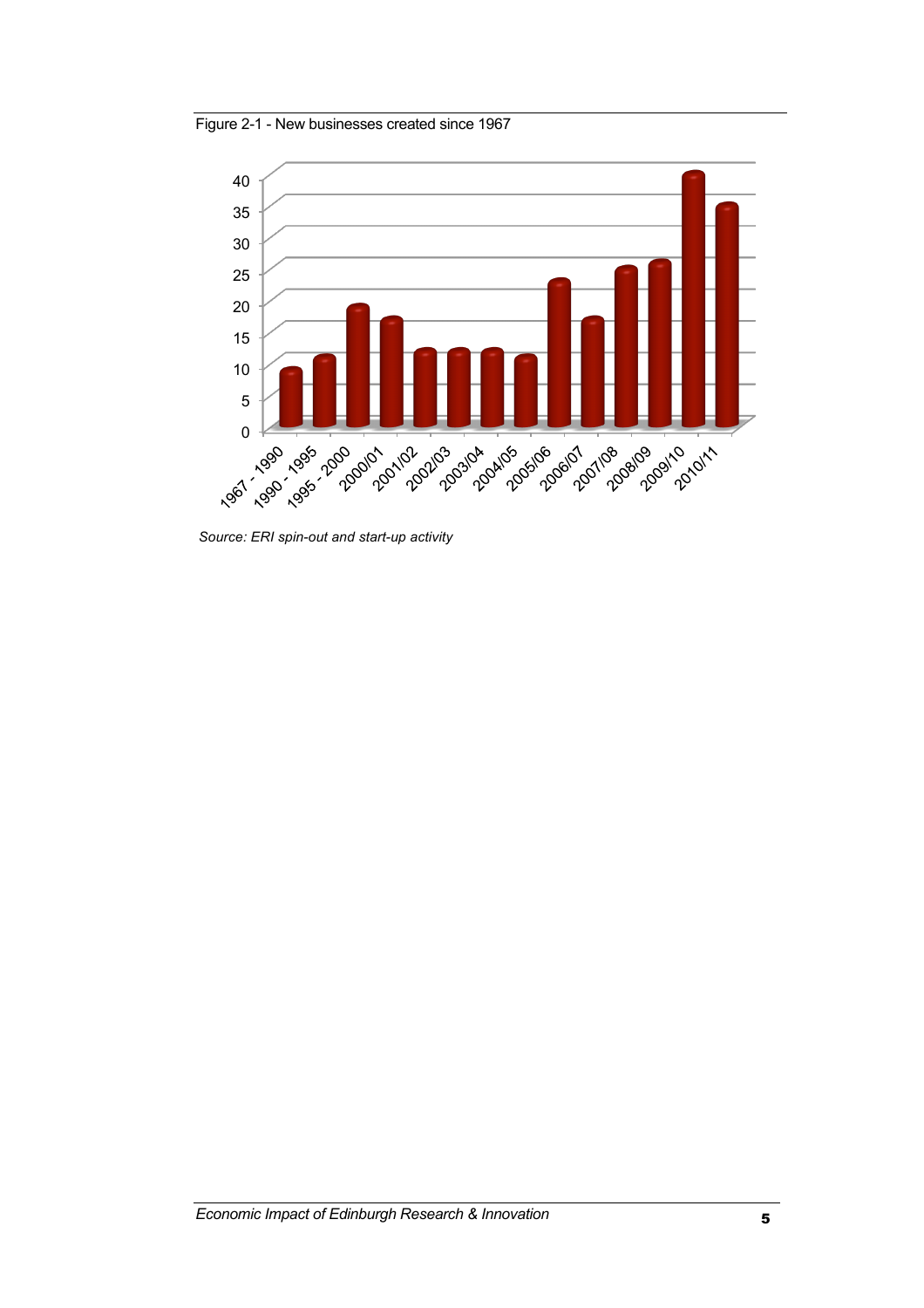# **3 RESEARCH SPILL OVER EFFECTS**

Despite the advances that have been made in intellectual property legislation over the last couple of decades, knowledge is essentially what economists would term of a public good that is it is both:

- non-excludable the creators of a non-excludable good can not prevent others from using the good once it exists, i.e. once created, it is difficult or impossible to prevent others from also learning and applying new ideas; and
- non-rival  $-$  i.e. knowledge is not 'used up' in production, the fact that one person uses an idea does not prevent others from using it.

These characteristics mean that the discovery of new ideas through R&D often gives rise to benefits above and beyond those accruing to the firm or organisation making the investment. The existence of such public benefits – or research spillover effects - is central to the rationale for government investment in publicly funded research. A recent discussion paper<sup>1</sup> for example found "*strong evidence of market sector spill-overs from public R&D spend on research councils*".

The literature on research spill-over effects generally distinguishes between 'private' or return on investment and 'social' return. Private returns are the economic benefits generated by a specific R&D programme and accruing to the organisation undertaking the research, through royalties and/or sales of a new product or process. In the context of this report, private returns are therefore defined as the direct returns to the University of Edinburgh from undertaking research (as measured by royalties and licencing income). In this report, private returns are included in section 3.2.

Social return is a wider concept that includes private returns as well as any benefits spilling over to third parties. This would include innovation, performance improvements or growth either within individual businesses or whole sectors. Social returns would for example include new spin-out and start-up businesses created as a result of research activity (see section 3.1) and any increase in turnover accruing to a firm as a result of using a new technology licensed from a university (see section 3.2).

#### **3.1 Spin-Outs & Start-Ups**

One of the main ways in which research activity is translated into economic activity is when new spin-out or start-up businesses are created in order to exploit research outputs commercially.

Over the years the University of Edinburgh has developed an impressive list of spin-outs and start-ups spanning a very wide range of sectors from microelectronics to creative arts and bio-technology to tourism. To date, three of these businesses have become public listed companies:

- Wolfson Microelectronics PLC (2003);
- Vision Group PLC (1995) (now part of ST Microelectronics);
- MicroEmissive Displays PLC (2004) (no longer trading).

<sup>&</sup>lt;sup>1</sup> Haskel & Wallis, *Public support for innovation, intangible investment and productivity growth in the UK market sector*, Imperial College London, Business School, Discussion Paper, February 2010.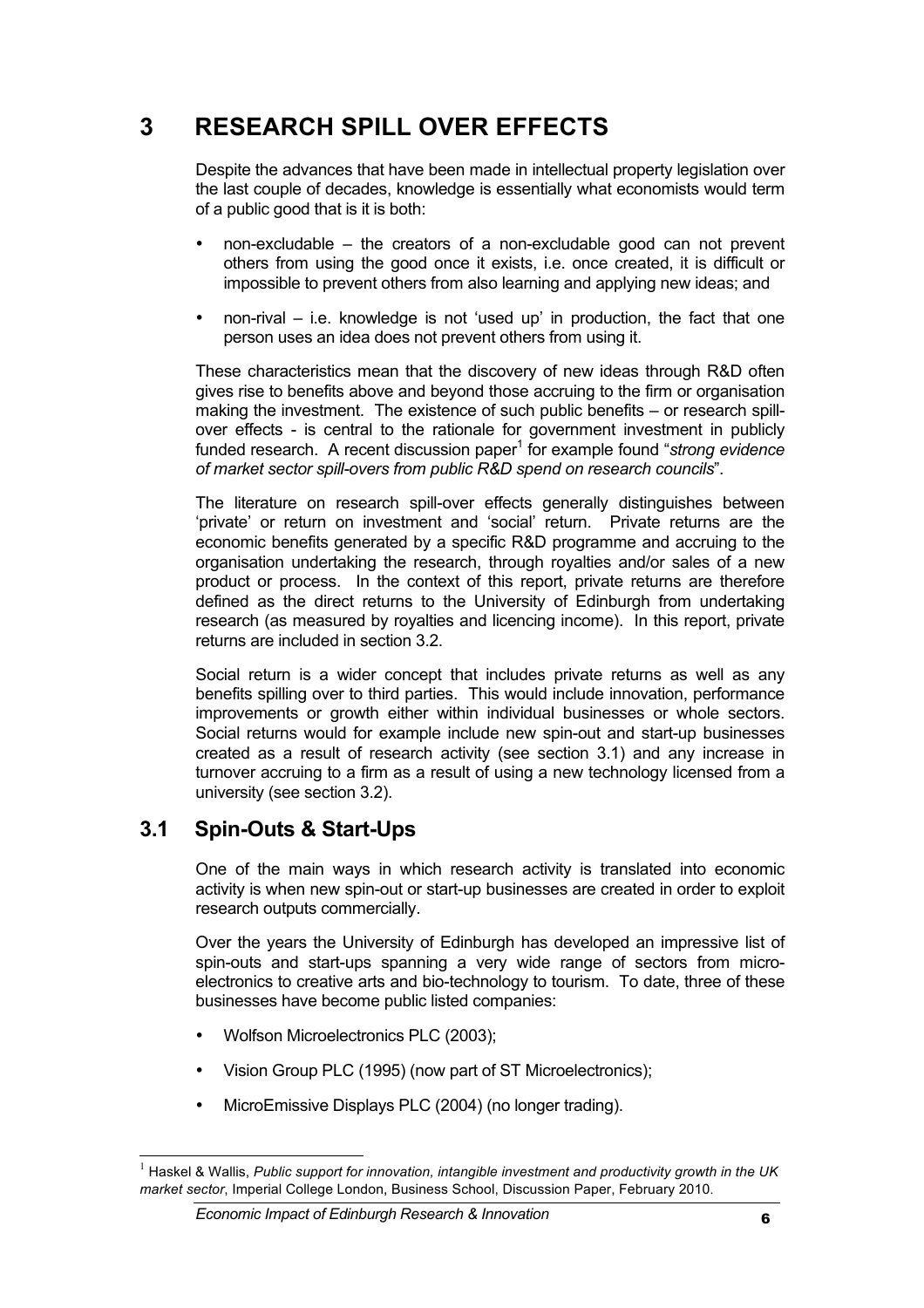As none of these businesses would have been created were it not for the research activity at the University of Edinburgh, all of the GVA they generate and jobs they support can be attributed to the University.

Analysis of information provided by ERI suggests that of the 262 businesses created by the University of Edinburgh, 213 remain active today and 190 of these are located in Scotland. Of these 190 businesses, there were 30 for which no information was available other than the company name. Two thirds of these businesses have been formed in the last few years so it is assumed that they are still at the pre-commercial stage and therefore do not yet employ any staff or generate any turnover. It was assumed that the remaining businesses have stopped trading.

The first step in calculating the economic impact of the remaining 160 active businesses was to establish how many people each one employs. Employment information for some of the businesses was obtained from a survey of university start-ups and spin-outs undertaken during 2011 and it was possible to obtain information for some others from the businesses websites.

As employment in start-up and spin-out businesses tends to grow over time, in order to estimate employment for the remaining businesses, it was first necessary to consider when the business was established. Previous research undertaken on behalf of ERI suggests that, on average, businesses created after 2005 employ 2.7 full time equivalent (fte) staff. Analysis of the results of the spin-out and start-up survey undertaken in 2011 suggests that businesses created prior to 2005 typically employ around 28 fte staff. By applying these assumptions to the remaining businesses, it was possible to estimate that total employment across all active University of Edinburgh start-up and spin-out companies in Scotland amounts to almost 2,200 ftes. A break-down of this employment is provided in Table 3-1.

| Sector                           | Number of businesses<br>(% of total) |       | FTE employees (% of<br>Total) |      |
|----------------------------------|--------------------------------------|-------|-------------------------------|------|
| Tourism and hospitality          | 5                                    | 3%    | 13                            | 1%   |
| Textiles                         | $\overline{2}$                       | $1\%$ | 5                             | 0%   |
| Software                         | 15                                   | 9%    | 91                            | 4%   |
| Retail                           | 1                                    | 1%    | 3                             | 0%   |
| R&D                              | 3                                    | 2%    | 310                           | 14%  |
| Life sciences                    | 27                                   | 17%   | 410                           | 19%  |
| ICT and digital                  | 63                                   | 39%   | 533                           | 24%  |
| Engineering & manufacturing      | 13                                   | 8%    | 218                           | 10%  |
| Electronics                      | 3                                    | 2%    | 355                           | 16%  |
| Charities and third sector       | $\overline{2}$                       | 1%    | 5                             | 0%   |
| Business & professional services | 26                                   | 16%   | 239                           | 11%  |
| Total                            | 160                                  | 100%  | 2,181                         | 100% |

| Table 3-1 – Employment in impact generating businesses in Scotland by sector |  |  |  |
|------------------------------------------------------------------------------|--|--|--|
|                                                                              |  |  |  |

*Source: BiGGAR Economics analyis of information provided by ERI*

The economic impact of this employment can be estimated by multiplying total employment in each business by an estimate of the average GVA by employees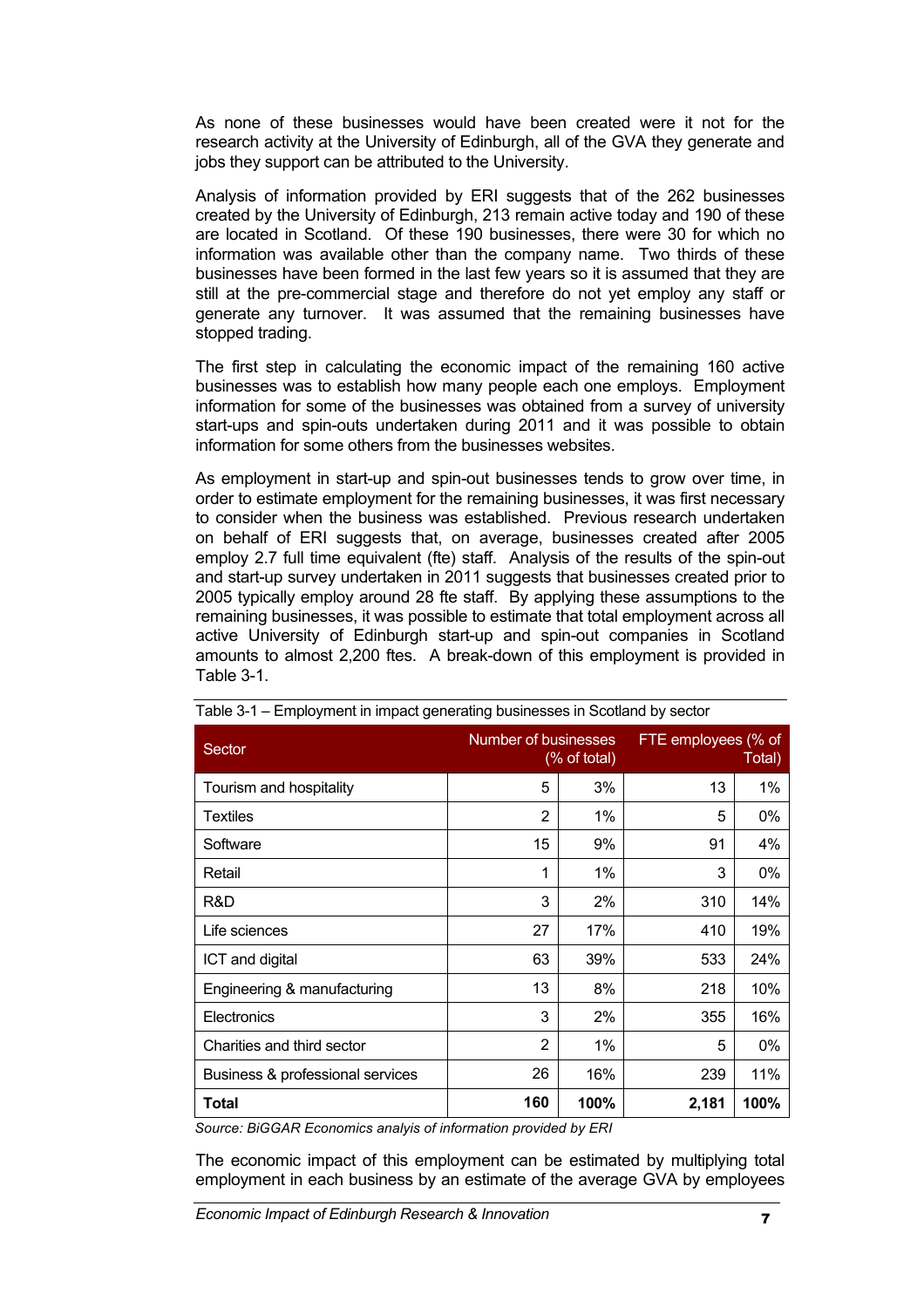in the sector in which that business operates. Estimates for GVA in each sector are taken from data published by the Scottish Government and presented in Table 3-2.

Table 3-2 – Commercialisation assumptions

| Sector                           | GVA/ employee |
|----------------------------------|---------------|
| Tourism and hospitality          | 40,031        |
| <b>Textiles</b>                  | 23,387        |
| Software                         | 58,154        |
| Retail                           | 32,596        |
| R&D                              | 42,960        |
| Life sciences                    | 50,680        |
| ICT and digital                  | 58,154        |
| Engineering & manufacturing      | 76,801        |
| Electronics                      | 90,154        |
| Charities and third sector       | 6,540         |
| Business & professional services | 37,194        |

*Annual Business Survey (2009) compiled by the Scottish Government* 

In this way it can be estimated that businesses created as a result of University of Edinburgh research generate £128.8 million GVA in the Scottish economy. This impact is summarised in Table 3-3.

| <b>Assumption</b>                                                          | Value        | Source                                       |
|----------------------------------------------------------------------------|--------------|----------------------------------------------|
| Start-ups & spin-outs trading and<br>generating impact in Scotland 2011/12 | 160          | <b>BIGGAR Economics</b>                      |
| Average employment in businesses<br>created since 2005                     | 3            | analysis based on<br>information provided by |
| Average employment in businesses<br>created before 2005                    | 28           | ERI.                                         |
| Impact                                                                     | Scotland     | Source                                       |
| GVA impact                                                                 | £128,779,117 | <b>BIGGAR Economics</b>                      |
| Employment impact                                                          | 2,181        | <b>Economic Impact Model</b>                 |

Table 3-3 - Spin-out and start-up impact and assumptions

#### **3.2 Licensing**

Research activity is also translated into economic activity through licensing agreements between the University and industry. Licence agreements give companies the legal right to use a particular patented technology or other type of intellectual property right (IPR) to generate additional sales, reduce costs or otherwise improve their profitability. In return, companies pay the University royalties or licence fees.

The amount the University receives depends on the details of the licensing agreement, which can vary considerably from company to company. In order to agree a licensing deal, negotiators must first form a view of how much the IP is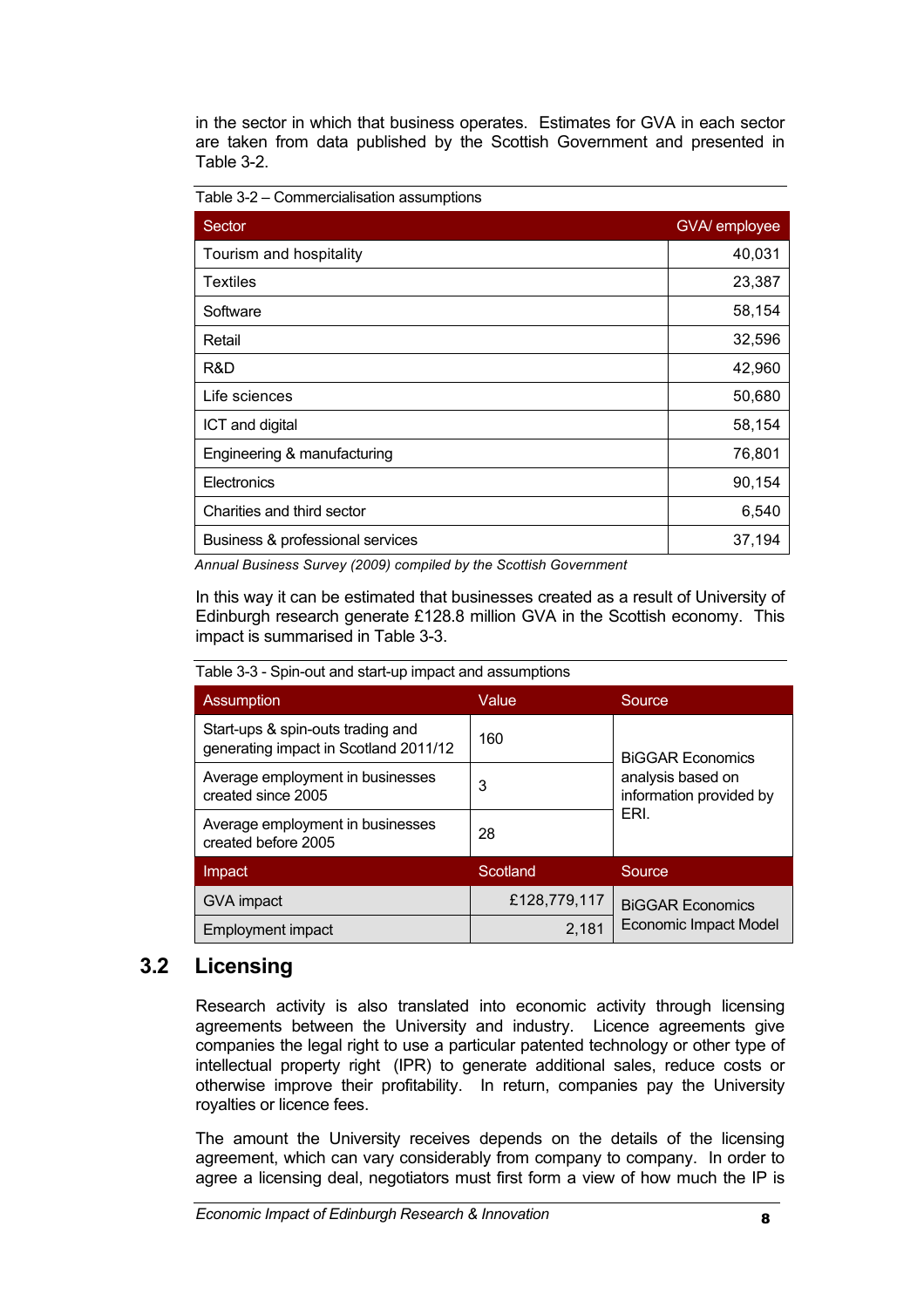worth to the prospective licensee. There are a wide variety of variables that may inform this judgement including potential risks to the company, the technology's stage of development, any capital investment that might be required and market conditions.

According to a training manual issued by the World Intellectual Property Organisation<sup>2</sup>, a common starting point for many licensing professionals is to start valuation calculations with the "well known and widely quoted" 25% rule. The 25% rule is a general rule of thumb according to which the licensor should receive around one quarter to one third of the profits accruing to the licensee and has been used by IP negotiators for at least 40 years.

The rule is based on an empirical study undertaken in the 1950s, which found that royalty rates were around 25% of the licensee's profits or 5% of sales from products embodying the patented technology. In  $2002<sup>3</sup>$  Goldscheider (et al) undertook further empirical analysis to test the continued validity of the 25% rule. The analysis was based on more than 1,500 licensing agreements from 15 different sectors between the late 1980s and the year 2000.

The study found that although royalty rates ranged between 2.8% in the food sector to 8% in the media and entertainment sector, on the whole they differed very little from those used in the 1950s. This provides support for the continuing use of the 25% rule as a tool for calculating the value of IP. The sectors considered in the Goldscheider analysis, along with the respective royalty rates and number of licences considered are summarised in Table 3-4.

| Sector                           | <b>Number of Licences</b> | <b>Median Royalty Rate</b> |
|----------------------------------|---------------------------|----------------------------|
| Automotive                       | 35                        | 4.0%                       |
| Chemicals                        | 72                        | 3.6%                       |
| Computers                        | 68                        | 4.0%                       |
| <b>Consumer Goods</b>            | 90                        | 5.0%                       |
| Electronics                      | 132                       | 4.0%                       |
| <b>Energy and Environment</b>    | 86                        | 5.0%                       |
| Food                             | 32                        | 2.8%                       |
| <b>Healthcare Products</b>       | 280                       | 4.8%                       |
| Internet                         | 47                        | 7.5%                       |
| <b>Machine Tools</b>             | 84                        | 4.5%                       |
| Media and Entertainment          | 19                        | 8.0%                       |
| Pharmaceutical and Biotechnology | 328                       | 5.1%                       |
| Semiconductors                   | 78                        | 3.2%                       |
| Software                         | 119                       | 6.8%                       |
| Telecom                          | 63                        | 4.7%                       |

Table 3-4 – Royalty rates by sector

*Source: Goldscheider et al (2002)*

<sup>&</sup>lt;sup>2</sup> Exchanging Value, Negotiating Technology Licensing Agreements: a training manual, World Intellectual Property Organisation, 2005.

<sup>3</sup> Goldscheider, Use of the 25% rule in valuing IP, les Nouvelles, 2002.

**Economic Impact of Edinburgh Research & Innovation**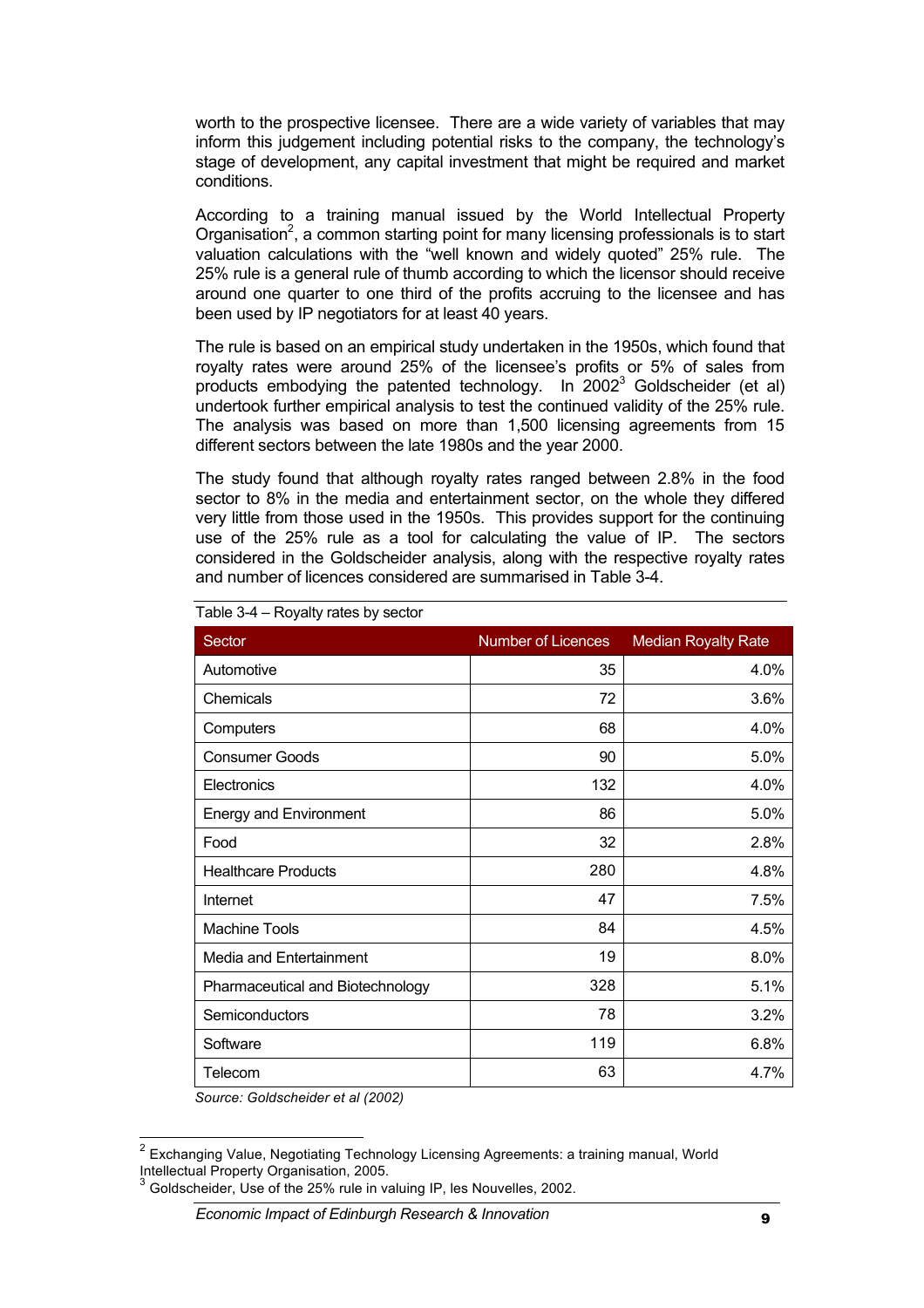#### **3.2.1 Licencing Impact**

The economic impact of the University of Edinburgh's licence agreements can be estimated by applying these royalty rates to the value of royalties and licence income received. In 2010/11, the total value of licence income and royalties amounted to £3.0 million (see section 2.1). In order to estimate the impact of this in Scotland, it is first of all necessary to calculate how much income the University receives from licence agreements with Scottish based companies in each sector. The next step is to calculate the total additional turnover that the licence agreements support in each sector. This is done by dividing the total income received from companies in each sector by the appropriate royalty rate from Table 3-4.

The GVA impact of this can be calculated by dividing the additional turnover supported in each sector by a turnover to GVA ratio for each sector taken from the Scottish Government economic statistics. The employment impact of this can then be calculated by dividing the GVA impact for each sector by an estimate of the GVA by employees in each sector, which is also obtained from the Scottish Government's economic statistics. The effects of subsequent spending rounds are then accounted for by applying appropriate multipliers from the Scottish inputoutput tables. These assumptions are presented below.

| Sector                               | Turnover/<br><b>GVA</b> ratio | <b>GVA/</b><br>employee | <b>Type II GVA</b><br>multiplier | Type II<br>Employment<br>multiplier |
|--------------------------------------|-------------------------------|-------------------------|----------------------------------|-------------------------------------|
| Consumer goods<br>(manufacturing)    | 2.78                          | 66,521                  | 1.85                             | 1.99                                |
| Electronics                          | 3.59                          | 90,154                  | 1.65                             | 1.65                                |
| Software, ICT and digital            | 1.95                          | 58,154                  | 1.61                             | 1.64                                |
| Biotechnology and<br>pharmaceuticals | 2.19                          | 50,680                  | 1.62                             | 1.62                                |
| Semi-conductors                      | 3.59                          | 90,154                  | 1.65                             | 1.65                                |
| Software                             | 1.95                          | 58,154                  | 1.61                             | 1.64                                |

Table 3-5 – Commercialisation assumptions

*Annual Business Survey (2009) compiled by the Scottish Government and Scottish Government input-output tables 2007*

In this way it can be estimated that the licensing activity of ERI contributes around £12.0 million GVA to the Scottish economy and supports 234 jobs. This and the assumptions used in the calculation are presented in Table 3-6.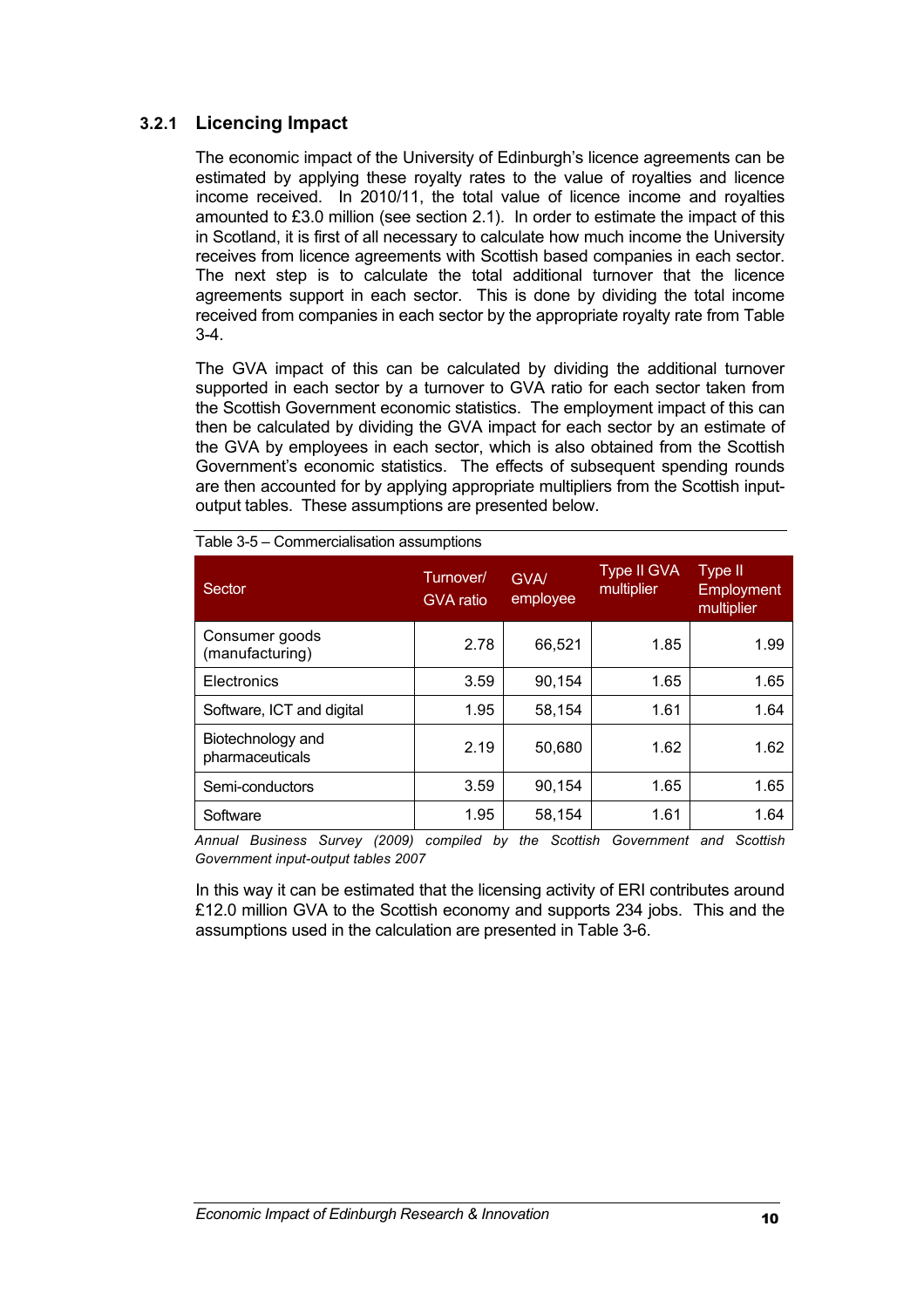#### Table 3-6 – Turnover supported by sector

| Sector                            | Income from Scottish<br>companies | Turnover supported in<br>Scottish companies |
|-----------------------------------|-----------------------------------|---------------------------------------------|
| Consumer goods                    | 507                               | 10,136                                      |
| Electronics                       | 7,619                             | 190,482                                     |
| Internet                          | 24,133                            | 321,773                                     |
| Biotechnology and pharmaceuticals | 794,910                           | 15,586,473                                  |
| Semi-conductors                   | 5,125                             | 160,154                                     |
| Software                          | 1,436                             | 21,113                                      |
| Total                             | 833,730                           | 16,290,131                                  |
| $GVA$ impact $(E)$                |                                   | 12,014,165                                  |
| Employment impact (fte jobs)      |                                   | 234                                         |

*Source: BiGGAR Economics economic impact model*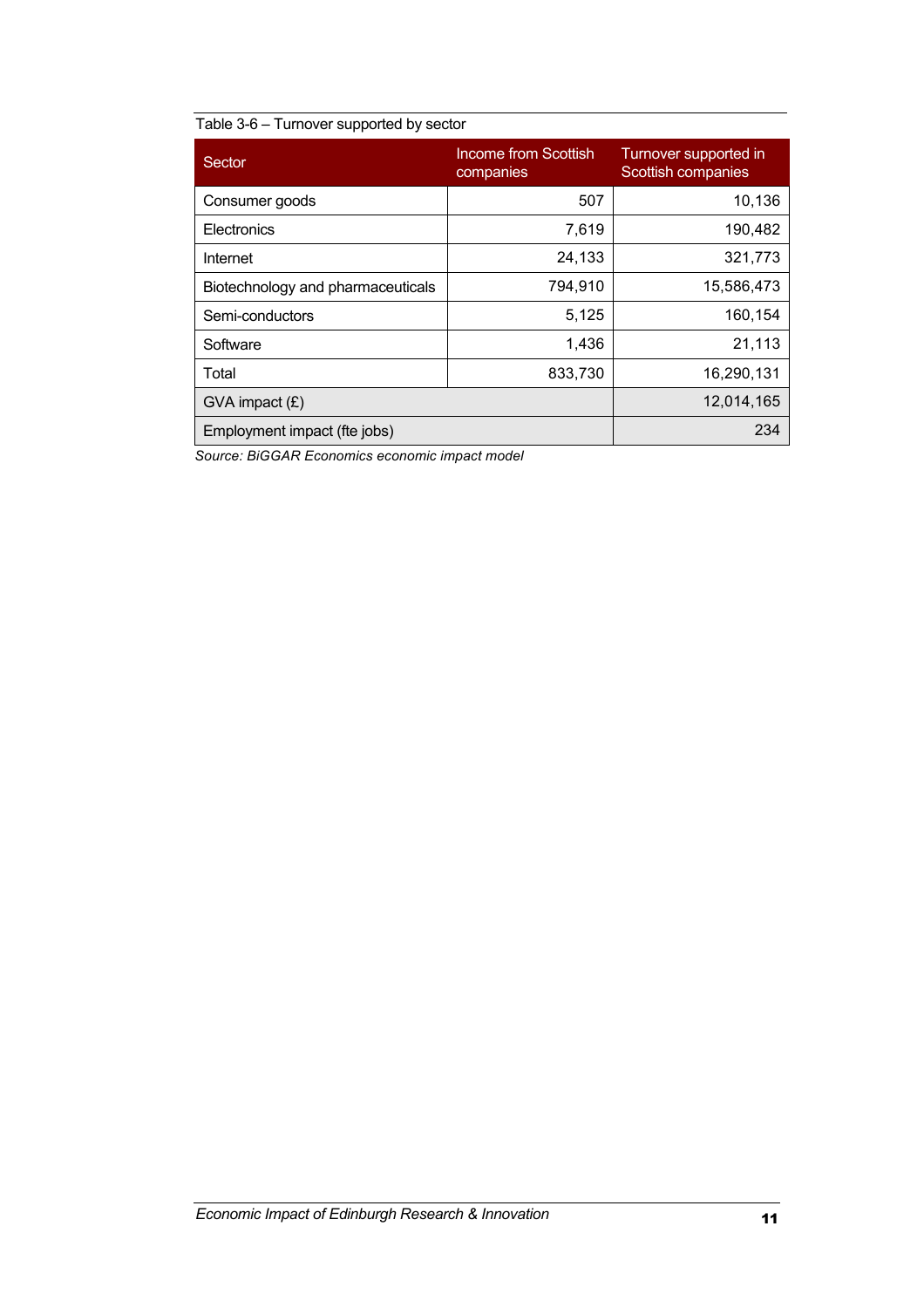# **4 INTERNATIONAL IMPACT**

This section describes the international impact of the spin-outs, start-ups and licencing activity undertaken by ERI.

#### **4.1 Approach**

The method used to calculate the impact of international spin-outs, start-ups and licencing activity is exactly the same as described in section 3. This means that the multipliers used to calculate indirect impacts in the previous section relate to the Scottish economy rather than the economy in which the companies are based. As the Scottish economy is relatively small, this means that the total impact calculated will tend to be somewhat under-estimated. Given the availability and comparability of multipliers for other parts of the world however, this is the most robust approach available.

#### **4.2 Spin-Outs & Start-Ups**

There are currently 23 University of Edinburgh start-up and spin-out companies that are based outside Scotland. Most of these (19) are based in England or Wales, two are based elsewhere in Europe, one is based in Canada and one is a multi-national company that operates across the world.

These companies contribute around £21.4 million GVA to the UK economy each year, around £4.2 million GVA to the North American economy and around £4.2 million GVA to the wider European economy. The direct employment and GVA impacts of these companies are presented in Table 4-1

| Location of impact | Number of<br>companies* | Employment | GVA.       |
|--------------------|-------------------------|------------|------------|
| Rest of the UK     | 20                      | 399        | 21,394,456 |
| Rest of Europe     | 3                       | 83         | 4,228,889  |
| North America      | 2                       | 78         | 4,160,511  |
| <b>Total</b>       | 23                      | 560        | 29,783,856 |

*\* Eurogentec Ltd is included in all three locations as it operates around the world.*

#### **4.3 Licensing**

In 2010/11, the University of Edinburgh received £2.1 million from licence agreements with companies based outside Scotland, two and a half times as much as it received from Scottish companies. In order to calculate the economic impact of this, it is first necessary to calculate how much additional turnover these licence agreements enables the companies involved to generate. This is done using the same method described in section 3.2 and the results are presented in Table 4-3 – Turnover supported by sector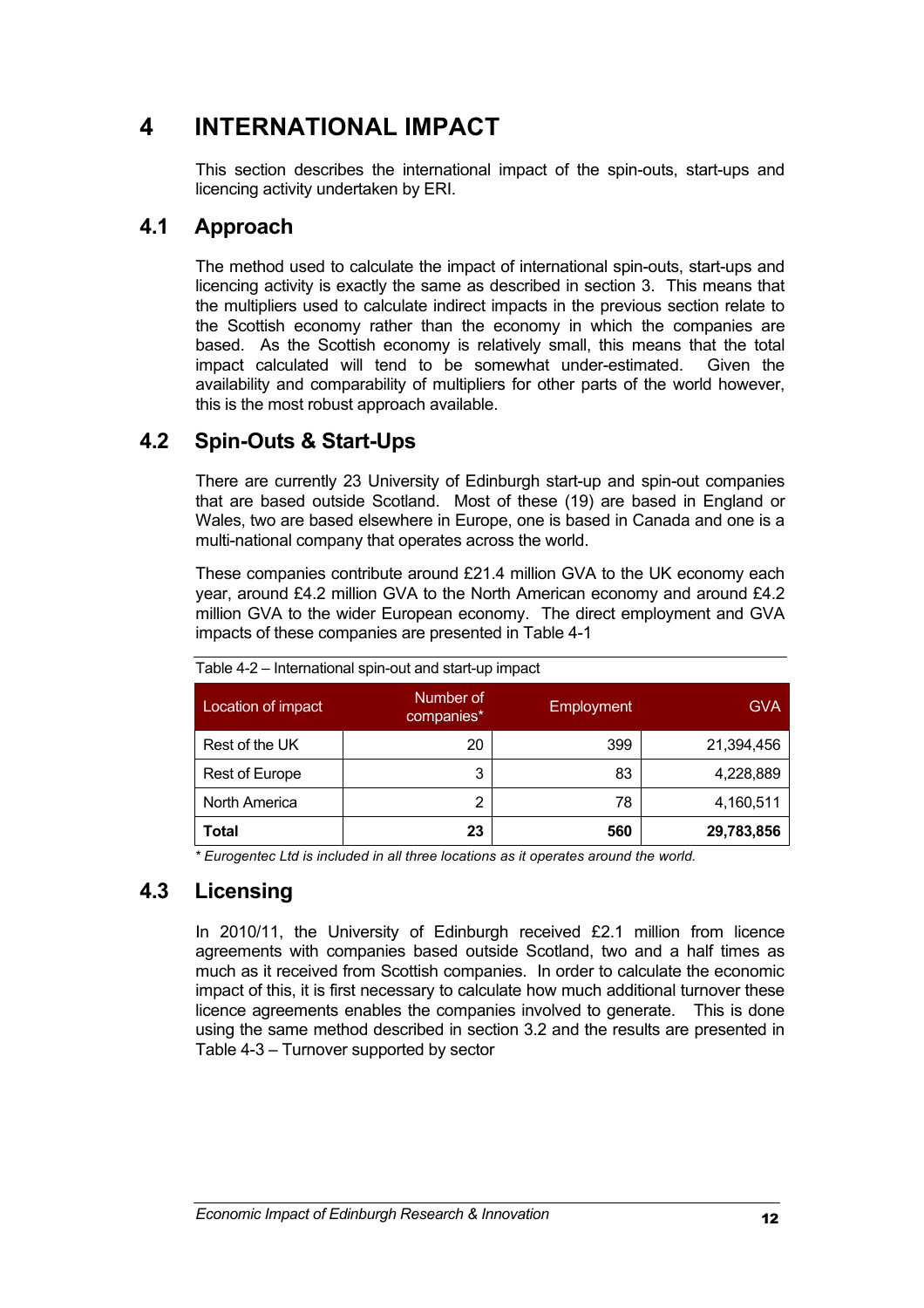| Sector                   | <b>Turnover</b><br>supported in<br>companies<br>from the rest of<br>the UK | <b>Turnover</b><br>supported in<br>companies<br>from the rest of<br><b>Europe</b> | <b>Turnover</b><br>supported in<br>companies<br>from North<br>America | <b>Turnover</b><br>supported in<br>companies<br>from the rest of<br>the world |
|--------------------------|----------------------------------------------------------------------------|-----------------------------------------------------------------------------------|-----------------------------------------------------------------------|-------------------------------------------------------------------------------|
| Biotech &<br>pharma      | 2,344,377                                                                  | 309,657                                                                           | 34,900,026                                                            | 254,902                                                                       |
| Electronics              | 8,250                                                                      | 21,009                                                                            |                                                                       |                                                                               |
| Energy &<br>environment  |                                                                            |                                                                                   | 204,666                                                               |                                                                               |
| Health care              | 499,401                                                                    |                                                                                   | $\qquad \qquad \blacksquare$                                          |                                                                               |
| Internet                 | 25,867                                                                     |                                                                                   |                                                                       |                                                                               |
| Media &<br>entertainment |                                                                            | 8,750                                                                             |                                                                       | 10,430                                                                        |
| Semi-<br>conductors      |                                                                            |                                                                                   | 4,737,500                                                             |                                                                               |
| Software                 | 4,412                                                                      |                                                                                   |                                                                       |                                                                               |
| Total                    | 2,882,307                                                                  | 339,416                                                                           | 39,842,192                                                            | 265,331                                                                       |

#### Table 4-3 – Turnover supported by sector

*Source: BiGGAR Economics economic impact model*

The approach for estimating the impact of licencing activity outside Scotland is exactly the same as described in section 3.2. By applying this methodology, it can be estimated that licencing agreements with the University of Edinburgh generate £2.3 million GVA in the rest of the UK each year, £0.2 million GVA in the rest of Europe, £28.2 million GVA in North America and £0.2 million GVA in the rest of the world. This activity also supported 71 jobs in the rest of the UK, 5 in the rest of Europe, 535 in North America and 4 in the rest of the world. This impact is summarised in

| Location of impact   | Employment | <b>GVA</b> |
|----------------------|------------|------------|
| Rest of the UK       | 71         | 2,341,692  |
| Rest of Europe       | 5          | 247,315    |
| North America        | 535        | 28,234,413 |
| <b>Rest of World</b> | 4          | 198,547    |
| <b>Total</b>         | 615        | 31,021,967 |

Table 4-4 – International licencing impact